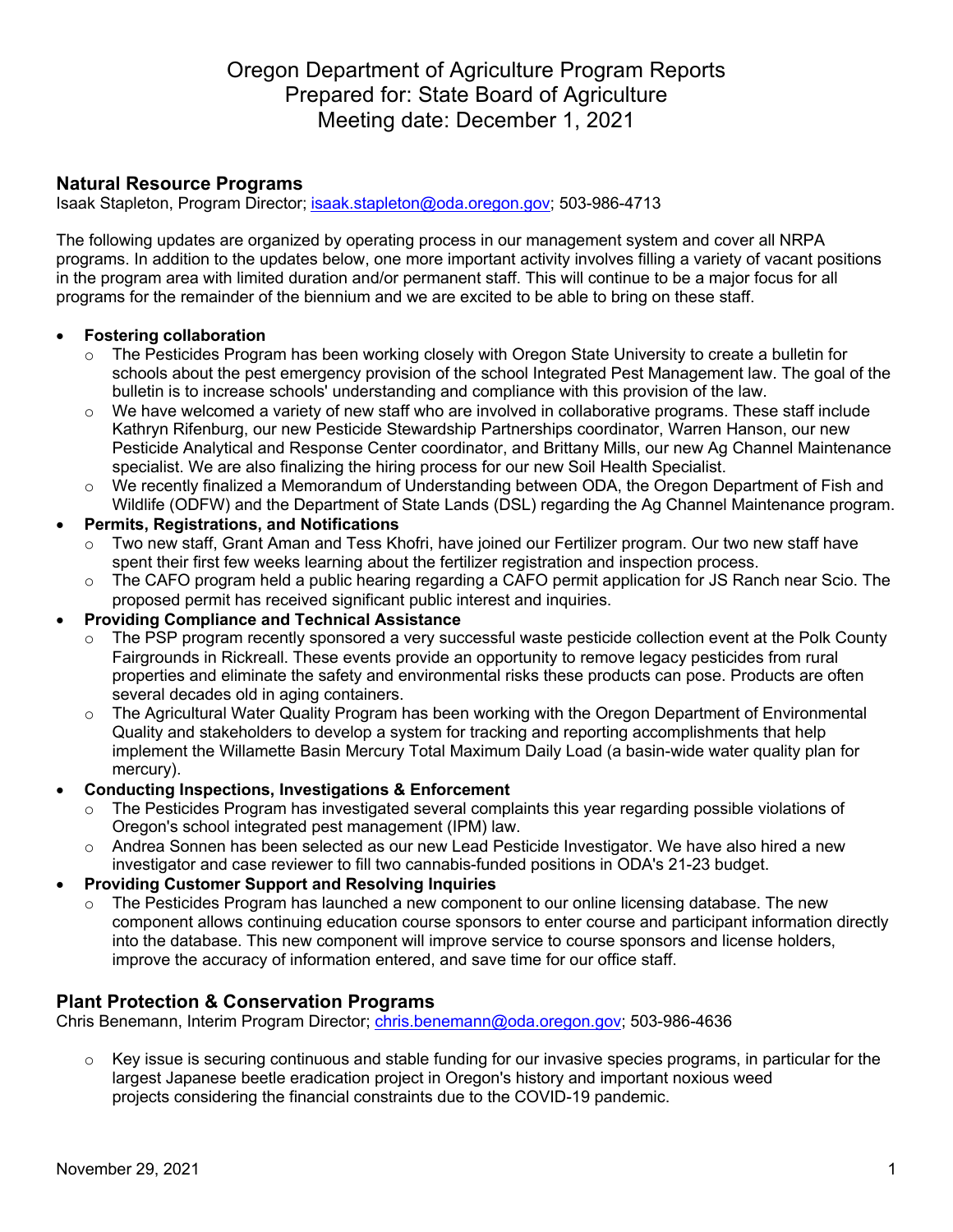$\circ$  The ODA is actively recruiting for a new Director of the PPCP Area/State Plant Regulatory Official (SPRO), a position previously held by Dr. Helmuth Rogg for 17 years. We hope to have this position filled by early 2022.

# • **Insect Pest Prevention and Management Program (IPPM)**

- This year's Japanese beetle eradication efforts in NW Portland ended successfully with foliar treatment of hot spot areas, following the turf treatments earlier this spring. All JB traps are up and we hope that last year's eradication efforts have further decreased the JB population in Portland. An additional JB hot spot was detected in Lake Oswego, however with immediate turf treatment we hope to avoid a significant outbreak in that new area. Funding for JB eradication was approved in full during the most recent legislative session.
- $\circ$  Over 24,000 detection and delimitation traps have been set around the state targeting a multitude of invasive pest species as part of our efforts to protect Oregon from invasive pests.
- $\circ$  A notice of intent was submitted to the Ways & Means Committee to provide additional assistance to private landowners and the cattle industry in the 2021 grasshopper survey efforts to assist private landowners and the cattle industry. Continuous and severe drought in eastern Oregon has exacerbated the native grasshopper situation and is threatening additional economic losses to ranchers and growers in the region. The grasshopper program assists private and public landowners in managing grasshopper populations before they reach outbreak levels.

# • **Noxious Weed Control Program**

- o Until the end of the year only two Weed Control staff persons continue work put time in the Hemp Program. All other program staff have transitioned back into the Weed Program. Staff have implemented priority federal, and state noxious weed projects and seasonal staff have been termed for the season.
- $\circ$  The legislature approved a onetime fund increase of \$450,000 for the Weed Program for the new 21-23 biennium. The Directors Office and program staff are working a plan for utilizing these funds.
- $\circ$  Program staff are busy with outreach to stakeholders and working year end reporting.

# • **Nursery and Christmas Tree Program**

- $\circ$  All vacancies in the program have been filled, including the program lead and two nursery inspectors.
- $\circ$  In partnership with ODA's Plant Health Program, we inspected commercial grapevine growing areas (including nurseries) across 10 counties. This survey targeted five exotic pathogens of regulatory significance (including Xyella fastidiosa, which causes Pierces disease. All results from laboratory tests were negative, securing Oregon's pest free status and ensuring future marketability of Oregon-grown grapevine nursery stock.
- $\circ$  To date, 3,110 samples were collected from nurseries and tested for the sudden oak death pathogen. Inspections include host material that comes into Oregon from other confirmed positive nurseries.
- $\circ$  Staff continued to provide expertise on everchanging phytosanitary requirements which facilitate the movement of Oregon nursery products to both domestic and international locations.

# • **Hemp Program**

- $\circ$  In the summer of 2021, the Hemp Program was part of a multi-agency operation (Operation Table Rock) to inspect all registered hemp grow sites and deter illegal marijuana production.
- $\circ$  Offered 69 Corrective Action Plans to growers who planted before receiving their registration. 22 have responded and are working through the process.
- $\circ$  For the first time, online license renewals are available now for the 2022 growing season. Registration staff are starting to review them now. Historically processing license renewals has created a significant bottleneck for administrative staff.
- $\circ$  First rules changes to be USDA compliant have been adopted and the second round are in public review with a hearing on December 2nd. Those rules will be adopted by the end of the year.

# • **Native Plant Conservation Program**

- $\circ$  The legislature approved \$464,000 of additional funding. These general funds will greatly assist in implementing the program's statutory mission to protect Oregon's threatened and endangered native plants.
- o The program is making plans to increase staff: already they hired a technician for the greenhouse at Oregon State and is looking to hire 2 additional staff in early 2022.

# • **Oregon Invasive Species Council**

- o All meetings of the Council continued to be in virtual mode. ODA and OISC continue to work on a MOU which will clearly define ODA's role as the fiscal agency for OISC.
- $\circ$  A request for proposal (RFP) was posted for a new OISC Coordinator. The RFP has closed and OISC is working on setting a date for interviews for the companies that have placed a bid.